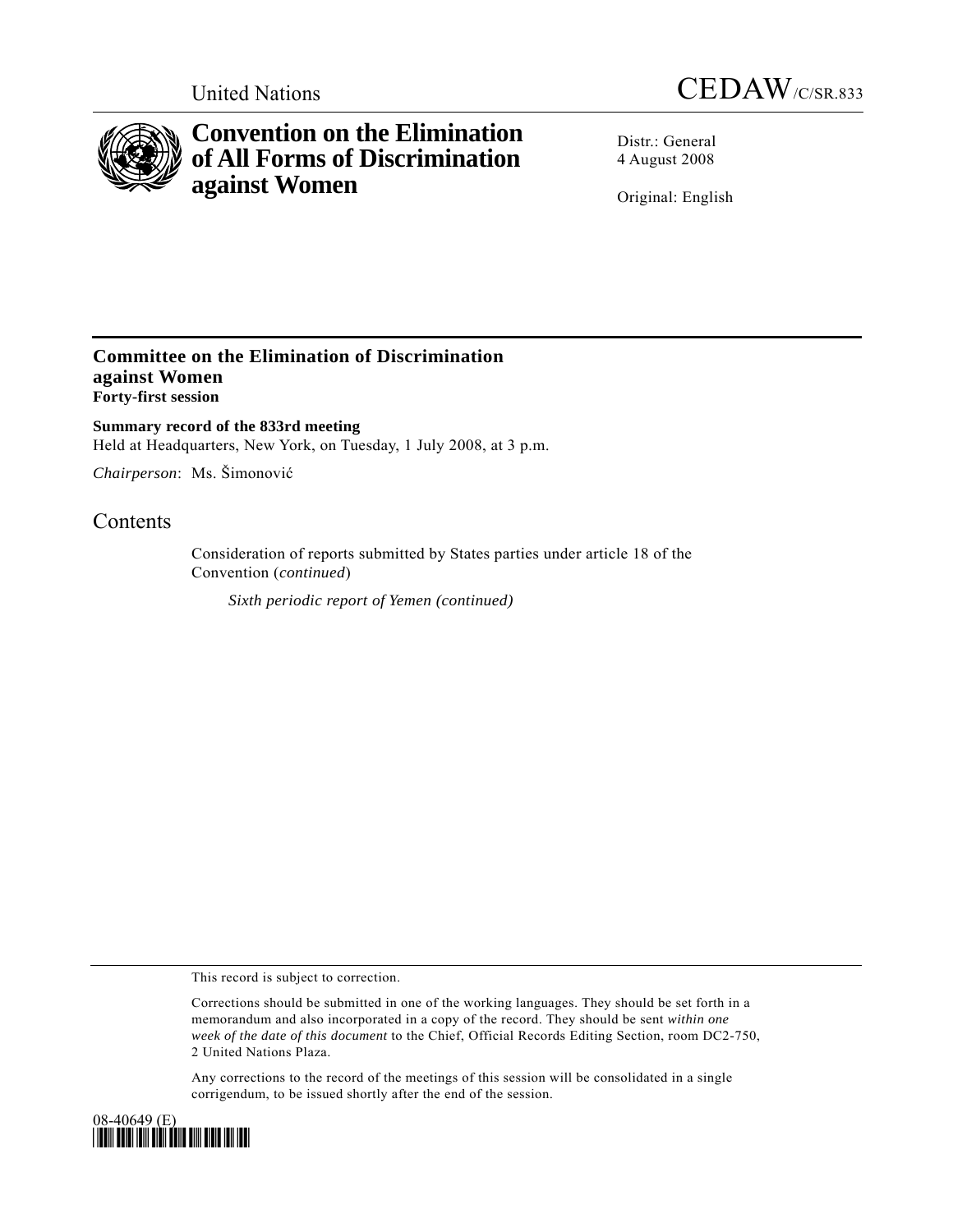*The meeting was called to order at 3.05 p.m.*

#### **Consideration of reports submitted by States parties under article 18 of the Convention** (*continued*)

 *Sixth periodic report of Yemen (continued)*  (CEDAW/C/YEM/6; CEDAW/C/YEM/Q/6 and Add.1)

1. *At the invitation of the Chairperson, the members of the delegation of Yemen took places at the Committee table.*

#### *Articles 7 to 9 (continued)*

2. **Ms. Kaid** (Yemen), responding to a number of questions put at the previous meeting, said that the Women's National Committee worked closely with a number of parliamentary committees and government departments on a range of human rights issues, since effective cooperation and dialogue at all levels was essential to ensure that the specific needs of women were addressed in a comprehensive manner. The Committee also sought funding from the Government for various projects designed to promote the advancement of women.

3. At the political level, the ruling party (the General People's Congress (GPC)) had been a leading light in efforts to promote and protect women's rights. Indeed, the Secretary-General of that party and four of its prominent officials were women. Furthermore, most of the female candidates who had stood at the recent local elections were members of GPC. Although there were currently only two female parliamentarians, it was hoped that their number would increase before long. Democratic societies, by their very nature, allowed for the expression of differing views. There were no obstacles to the freedom of the press in Yemen, but defamation was a crime and, as such, women who had been victims of defamation could bring their cases before the courts.

4. At the legislative level, some of the draft amendments proposed by the Women's National Committee had been approved by Parliament including one permitting male and female diplomats to work in the same diplomatic mission — while others were still pending. A parliamentary committee specializing in legal affairs would discuss the amendments and might perhaps invite representatives of the National Committee to participate in its discussions. The provisions of the Labour Code

providing for the establishment of nurseries in the workplace continued to be largely ignored by employers. That situation was partly attributable to a lack of awareness among women of their rights and was being addressed, inter alia, through the introduction of awareness-raising campaigns.

5. The proposed amendment to the laws covering the Foreign Service was designed to increase the number of women serving in diplomatic missions abroad and in the Ministry of Foreign Affairs by means of a quota system. As for the issue of citizenship, dual nationality was permitted under Yemeni law. While the current legislation on nationality did not prevent a Yemeni woman who was married to a non-Yemeni man from passing on her nationality to her children in certain circumstances, more needed to be done to ensure that the proposed amendments to that legislation, which were currently before Parliament, were adopted. Non-Muslim men who wished to marry Yemeni women must convert to Islam before entering into a marriage contract; failure to do so invalidated the marriage.

#### *Articles 10 to 14*

6. **Ms. Dairiam** stressed that education was crucial to ensure women's full participation in development efforts. According to the report, the gender gap in the education sector was attributable, inter alia, to crowded classrooms, a lack of female teachers and an insufficient number of girls' schools. Early marriage also contributed to the high dropout rate among girls. Unfortunately, the situation did not appear to have improved in the six years since the submission of the State party's fifth periodic report. She would be grateful for additional information on the measures taken to overcome those obstacles and on the outcome of those measures. It would be particularly useful to know more about the budgetary funds allocated to improve infrastructure.

7. **Ms. Zou** Xiaoqiao said that the report described a number of strategies designed to increase school enrolment rates among girls. Those strategies did not, however, seem to have borne fruit and she therefore enquired as to the obstacles preventing their successful implementation.

8. Since Yemeni boys and girls tended to attend separate schools, the State party should indicate whether all pupils, regardless of gender, followed the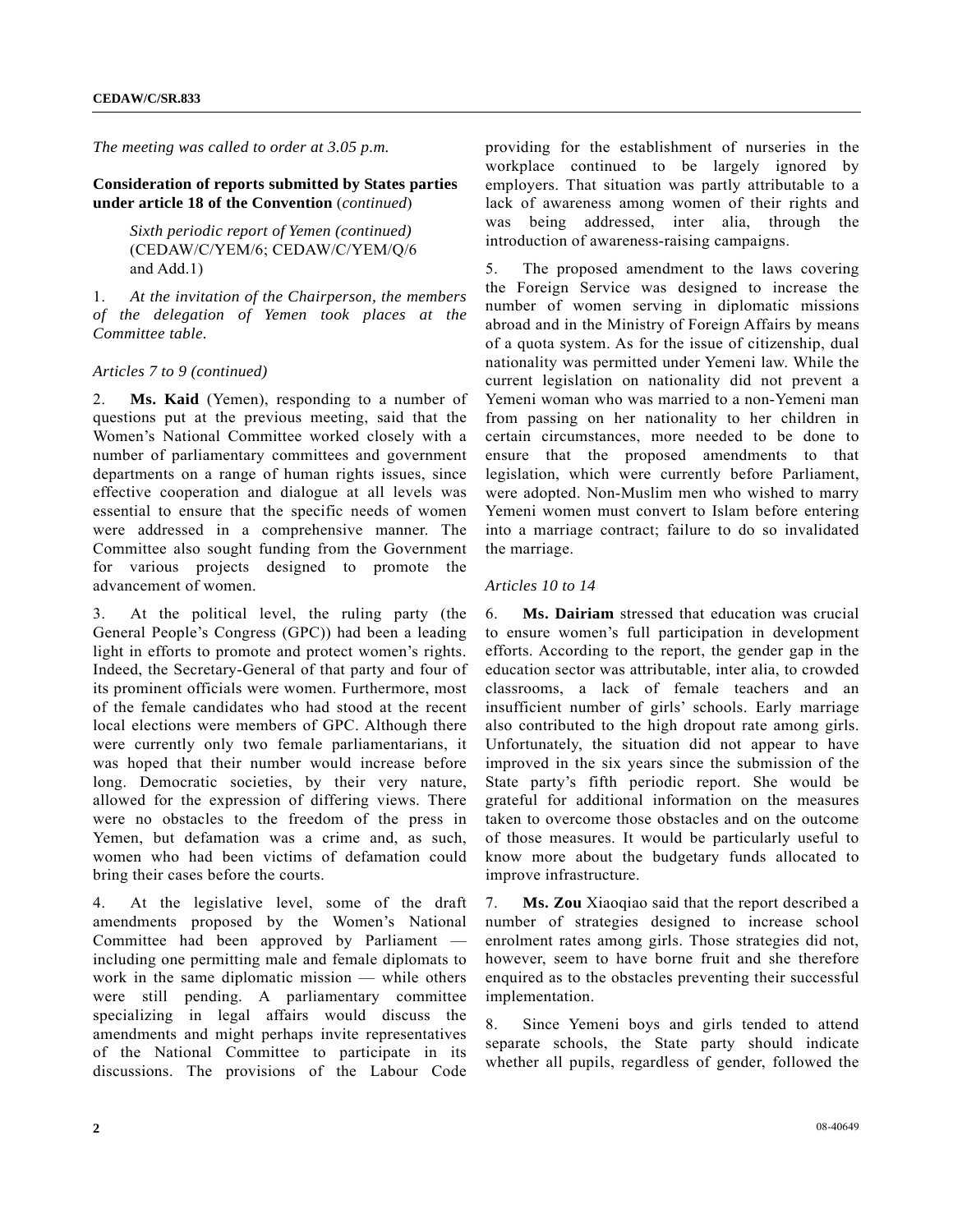same curriculum. It appeared from the report that significantly more financial resources were allocated to boys' schools than to girls' schools. She wondered whether the Government was aware of that anomaly and, if so, whether it had taken or planned to take any measures to redress the balance. Lastly, it was clear that most educational institutions, including universities, catered primarily to the needs of male students. It would be interesting to know whether any studies had been carried out to determine the effects of that phenomenon on the employability of women entering the workforce.

9. **Ms. Schöpp-Schilling** expressed her full support for the conversion of the State party's national machinery for the advancement of women into a fully fledged ministry. Since Governments were the signatories of the Convention and thus ultimately responsible for the implementation of its provisions, elevating the Women's National Committee to ministerial status would ensure that the Yemeni Government was held accountable for efforts to promote the advancement of women in the country.

10. In its concluding comments on the State party's fifth periodic report, the Committee had expressed concern about the gender gap in the education sector. Although there had been some progress in the intervening years, much remained to be done. She wondered whether the Government fully understood the concept of structural discrimination and its obligation to eradicate it. The adoption, pursuant to article 4, paragraph 1, of the Convention, of temporary special measures aimed at accelerating de facto equality between men and women would allow the authorities to allocate additional funding to girls' schools.

11. Unless such measures were adopted, she did not see how it would be possible for Yemen to achieve the second Millennium Development Goal of ensuring universal primary education by 2015. In that connection, she drew attention to two publications issued by the Office of the United Nations High Commissioner for Human Rights (OHCHR) and the United Nations Children's Fund (UNICEF), which detailed the links between the Millennium Development Goals and the rights enshrined in the various human rights treaties, and stressed that the Convention provided the legal human rights basis for the achievement of those Goals.

12. **Ms. Patten** said that the data on women's employment in the State party spoke for itself: on average, women accounted for 22.8 per cent of the workforce, but that figure was lower in urban areas. Unfortunately, the report did not describe any measures designed to eliminate discrimination against women in the labour market, and the situation on the ground contrasted sharply with the legislative provisions set out in the Labour Code. She therefore wondered whether the Government fully understood its obligations under article 11 of the Convention, and stressed that the aim of the latter was to achieve equality of results.

13. One of the goals set out in the third five-year plan for socio-economic development (2006-2010) was to increase women's participation in the labour market by 5 per cent per year. It would be interesting to know how that aim was to be achieved and whether the 5 per cent increase applied to both the private and public sectors. She also enquired as to the mechanisms in place to ensure the proper enforcement of the Labour Code. The State party should indicate whether any sanctions for non-compliance had been introduced and whether a labour inspectorate had been established.

14. According to the report, public and private companies with more than 50 female employees were required, by law, to provide childcare facilities. It would be useful to know whether the ministerial decree defining the conditions for such facilities had been promulgated. Lastly, she wondered whether the view expressed by some religious preachers that a woman's place was in the home influenced attitudes towards women in the workplace. Had there been any cases of violence or sexual harassment and did the Labour Code prohibit such practices?

15. **Ms. Kaid** (Yemen) said that the gender gap in the educational system had narrowed significantly in recent years, owing in particular to a dramatic increase in the enrolment of girls in basic educational facilities. Nevertheless, secondary school and university dropout rates remained high as a result of early marriages and the persistence of traditional attitudes. Both the State and international organizations, including UNICEF and the World Food Programme, had taken steps to promote girls' education, including through the provision of food and school supplies.

16. Boys and girls followed the same basic curriculum, although extracurricular activities were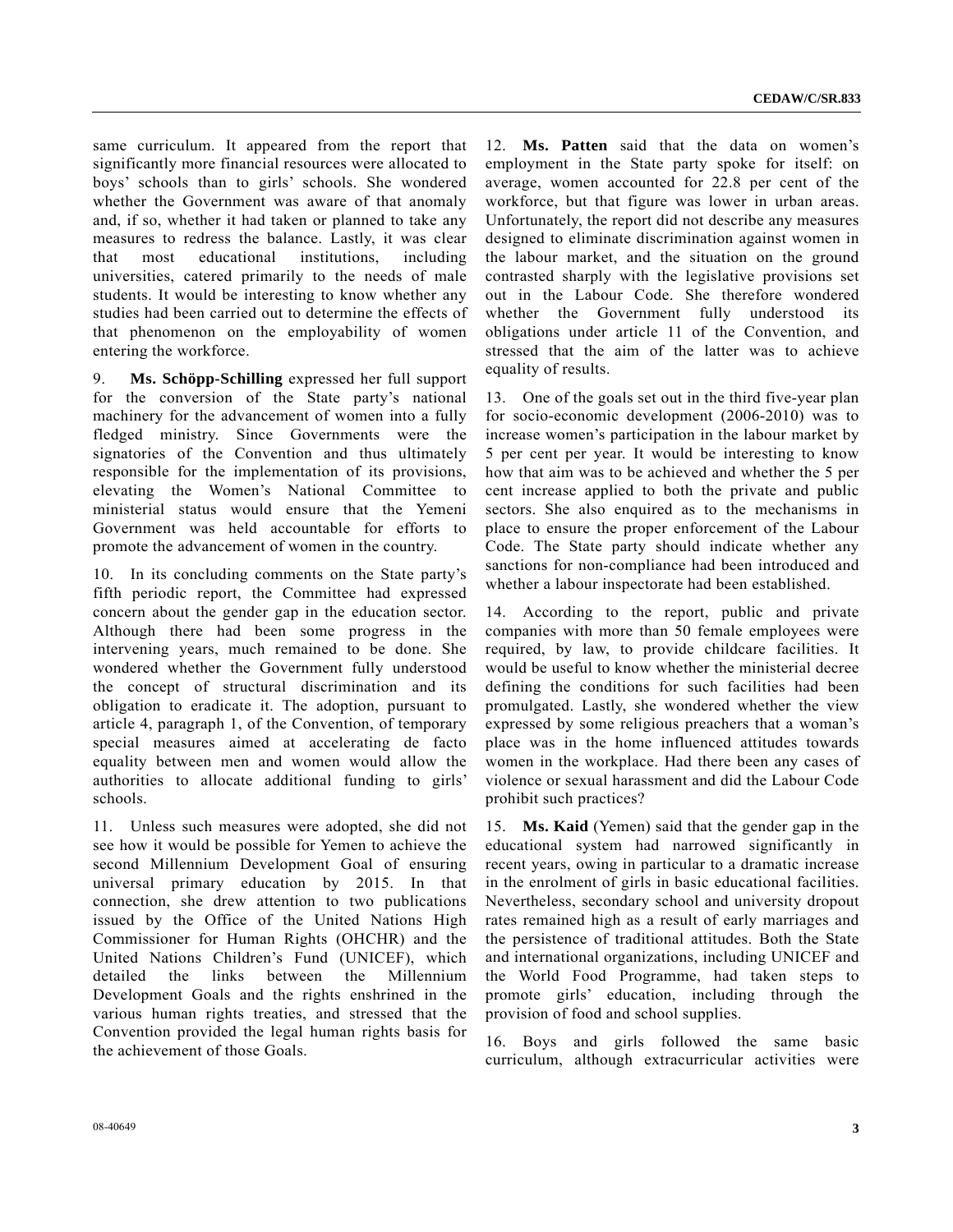sometimes tailored specifically to one gender or the other. The population of Yemen was diffuse and it was thus difficult and costly to build a school in every settlement. However, further thought could be given to providing transportation for female students. Education was the cornerstone of development, not to mention a basic human right, and the Government was committed to doing its utmost to ensure the achievement of the second Millennium Development Goal. To that end, gender-sensitive budgeting in the education sector would be a priority in the coming years.

17. Turning to the Labour Code, she pointed out that there were two separate codes for the civil service and private sectors. There was some reluctance in the private sector to provide job opportunities to women, possibly due to the maternity-related benefits to which women were entitled. Nevertheless, the Women's National Committee had called upon the Government to encourage the private sector to employ women, as unemployment affected both genders. As for the civil service, the State was committed to fulfilling a quota of 8 per cent for female employment in both the health and education sectors. In rural areas, the Supreme Council for Women had proposed a minimum 30 per cent quota for female employment. Increased investment and economic recovery would improve employment prospects for both men and women.

18. With regard to religious preachers who thought that women should not take the limited job opportunities available to men, the Women's National Committee did not support their views and called for preachers to encourage women to work. Women had been educated and trained and were entitled to work as a basic human right; furthermore, widows and divorcees were obliged to work, as they had no one to support them.

19. **Ms. Arocha Domínguez** acknowledged the Government strategies adopted and progress made in improving women's health, but noted that the periodic report and responses to the list of issues did not indicate rapid or significant enough changes. Furthermore, the information sources used were not entirely reliable. For instance, information on maternal mortality had been compiled through a questionnaire, and the questionnaire format had its limitations. Certain statistics covered only the period up to 2005. She wondered how data collection might be integrated into the strategies in order to objectively evaluate the progress made.

20. The report provided limited information on the subject of HIV/AIDS. While women only accounted for a third of AIDS victims, annual infection rates were roughly the same for men and women. The possible link between the spread of the pandemic in Yemen and the influx of refugees from the Horn of Africa into the country should be examined more closely.

21. **Ms. Pimentel** stressed the fact that female genital mutilation should be considered an offence to the physical integrity of the body, in accordance with the Committee's general recommendation 19 on violence against women (1992), which defined gender-based violence as "violence that is directed against a woman because she is a woman or that affects women disproportionately. It includes acts that inflict physical, mental or sexual harm or suffering, threats of such acts, coercion and other deprivations of liberty". She also suggested that the draft law for the prohibition of genital mutilation proposed by the Supreme Council for Motherhood and Childhood should be strongly informed by Committee general recommendation 14 on female circumcision.

22. According to a report provided by a women's non-governmental organization, women were not allowed to opt for Caesarean section delivery or to obtain access to contraceptives without spousal consent. Further clarification would be appreciated on that matter. More information should also be provided on any special strategies to provide health care and housing for older and disabled women.

23. **Ms. Kaid** (Yemen) said that the Women's National Committee recognized that maternal mortality rates, at 366 deaths per 100,000 births at the current time, were very high. Despite State efforts, the health sector received only 4 per cent of the national budget. The private sector, which should also participate in providing health services, was at fault since poor women would not be able to access any services that it provided. The Ministry of Health did not have modern means of collecting statistics, and most of the statistics cited in the report did in fact date back to 2005. Nevertheless, figures were currently being updated. While questionnaires did not cover the entire population, they were conducted in various regions of the country and therefore closely approximated the realities of the current situation.

24. Although HIV/AIDS infection was very limited and rarely reported, all cases required medical and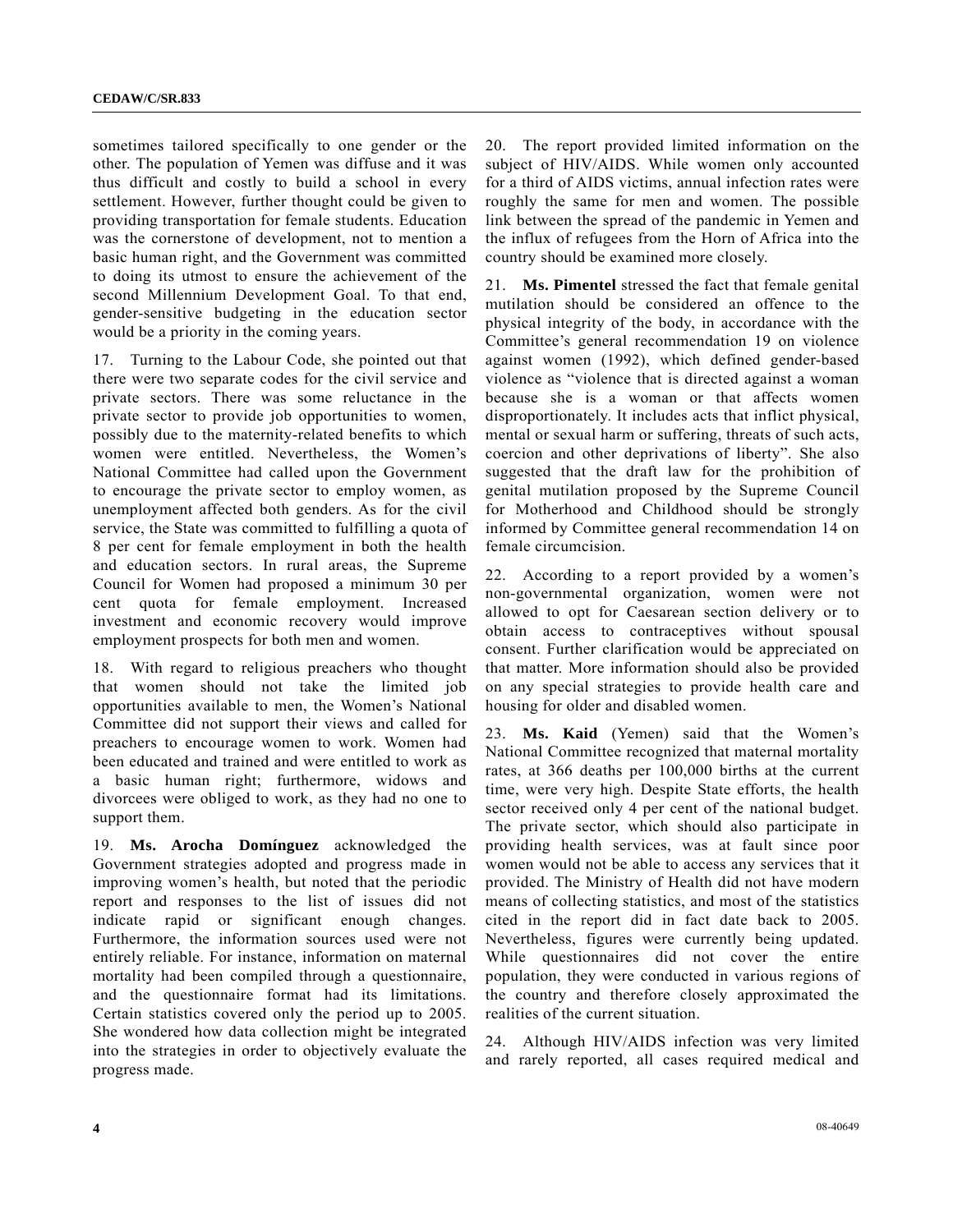psychological support. The Government plan to combat HIV/AIDS took the disease very seriously, and screening new arrivals into the country upon entry had been considered as an option. Most of the cases reported since the 2000 periodic report were immigrants from the Horn of Africa, and some were Yemenis, but very few were Yemeni women.

25. Female genital mutilation was mainly a problem in the five coastal governorates closest to Africa. It was very limited overall in Yemen. Her Government opposed female genital mutilation and had a plan to reduce its incidence by 30 per cent by 2012 through awareness-raising campaigns. Female genital mutilation was prohibited in Government health centres, and that prohibition also extended to its practice in private homes.

26. Pregnant women did indeed require spousal consent in order to opt for a Caesarean section delivery. Regarding male consent for contraception, she pointed out that family planning decisions were usually made by both partners together, in light of their shared responsibility. Poverty made it difficult to support larger families. Due to female employment and higher education levels, urban families had an average of four children, whereas rural families averaged twice as many.

27. **Ms. Shugaa Addin** (Yemen) said that a survey on mothers and children was carried out every five years and that the next one would be in 2009. Limited information was available on HIV/AIDS infection rates in Yemen, and what little data existed had been obtained by chance. There was probably a link between incidence of the disease and immigration from the Horn of Africa; however, some cases had been discovered through airport screenings and the individuals had been deported. Government programmes for disabled and elderly women were indeed offered, providing new hope to postmenopausal women.

28. **Ms. Simms** expressed concern at the situation of rural women, who shouldered the main load in agricultural production. They had more children than their urban counterparts because male domination and lack of access to services coerced them to both work hard and bear many children. Moreover, women were still marginalized and victimized by practices such as honour killings. Because men were more valued in society, a woman would be dealt with far more

severely for killing a man on the grounds that he had committed adultery.

29. While it was true that transporting girls to school from the remote areas in which they lived was a good idea, it was the content of the education being provided that mattered most; a shift towards an empowering education to achieve emancipation from patriarchy was urgently needed. Female students chose domestic activities at school because the patriarchal education they were receiving encouraged them to do so.

30. The continued subjugation of rural women indicated that the Convention was not being implemented. The Women's National Committee should demand that the Government give special attention to their needs, in the form of roads, schools and services provided in their localities. Rural women should not have to seek such basic services in urban centres; rather, the infrastructure should come to them. A developing economy relied on agricultural production, and in Yemen agricultural production relied on women to a great extent.

31. **Ms. Tan** said that it was commendable that the Government of Yemen had implemented six projects and activities for rural women between 2000 and 2005 and asked how many rural women had benefited from those projects and whether any assessment had been carried out of the results. With respect to agricultural credit, 1,873 Yemeni women had benefited from loans from the Agriculture Credit Bank totalling 186,920 rials, which did not seem to be a significant sum of money. It would therefore be interesting to know what other loans were available to Yemeni women and how many women owned agricultural land.

32. **Ms. Patten** asked how much data was available on informal women workers, whose activities were often hidden behind their public role of homemaker. Clarification should be provided on the measures taken by the Government to quantify the domestic and agricultural work of women and to include women in formal employment and the social protection system. It would also be interesting to know what measures were being envisaged to increase rural women's access to land and credit and to include them in the decisionmaking process. Additional information should be provided on the extent to which rural women had access to law courts and were aware of their legal rights.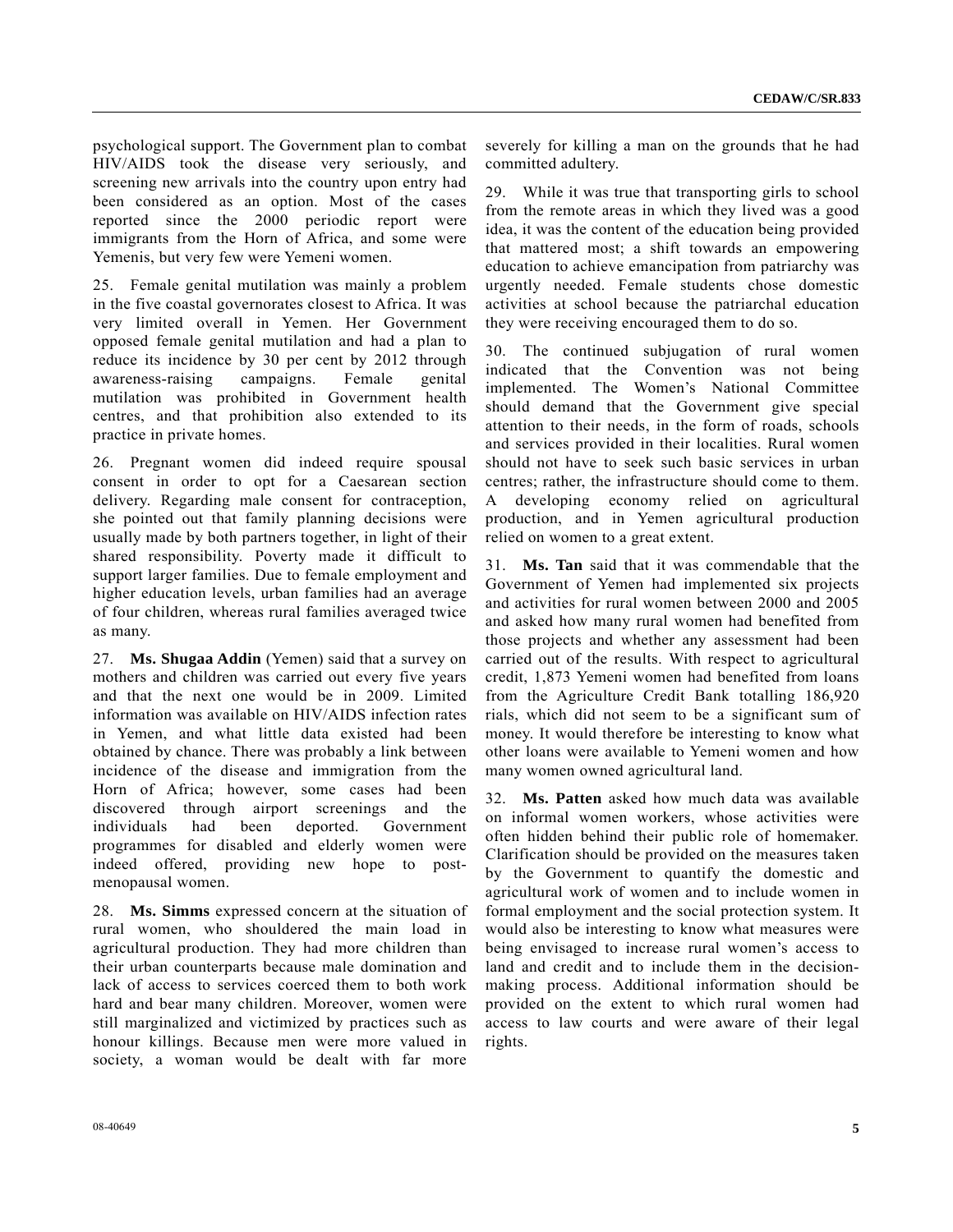33. **Ms. Kaid** (Yemen) said that rural women worked very hard and were responsible for most agricultural output. Women in rural areas lived in very different conditions from women in urban areas; they often had to walk a great distance to bake their family's bread or to collect water, and many of them lacked food, housing and access to basic education. One of the main aims of the five-year Plan for Development (2006- 2010) was to improve infrastructure in rural areas by building roads, clinics and a water supply system with a view to enabling girls to attend school. Projects and activities for rural women were being run by highly competent women who had held key posts in Government and would undoubtedly improve the living conditions of rural women.

34. It was true that such honour crimes were committed in rural areas, but no studies had been conducted and it was rare to read about such crimes in newspapers. While it was difficult to assess the scope of honour crimes, they were certainly less common in Yemen than in other countries in the region.

35. Access to credit and land was guaranteed under Islamic law, which was the source of all laws in Yemen. However, there had been some problems with women's land ownership and inheritance given that some men had developed their own practices that were not consistent with sharia law. Her delegation could not provide information on the exact number of women who owned land, but it was clear that many women enjoyed the right to inherit land and grow produce. However, it should be noted that most holdings were very small, and it was common for a whole family or tribe to work on a land holding.

36. In general, rural women worked in the informal sector for little or no pay. Women who worked for the Ministry of Agriculture were paid salaries to give agricultural advice to farmers. Women also worked in the informal sector in urban areas; however, there was a tendency for those women to become part of the formal sector as the companies for which they worked grew. To promote women's participation in the formal sector, Yemen's Chamber of Commerce had established an office for businesswomen which encouraged women to take part in trade conferences.

37. The Government was also encouraging women to take loans with advantageous conditions in order to enable them to escape the cycle of poverty. With respect to the extent to which rural women had access to law courts and were aware of their legal rights, in Yemen even educated women were not aware of their rights. The Government was trying to rectify that situation by promoting knowledge about women's legal rights in the media.

38. **Ms. Simms** deplored the phenomenon of temporary and tourist marriages, which allowed rich Saudi Arabian men to have sexual relations with children in Yemen under the guise of marriage. Such a barbaric distortion of human development could not be incorporated into any legal framework. The legality of a practice did not make it moral. She voiced her strong objection to such marriages, which legalized immoral acts, including marital rape. She expressed concern at the sexual abuses committed against the girl child and wondered what kind of women abused girls would become.

39. **Ms. Halperin-Kaddari** said that the sixth periodic report did not provide clear data on the number of women working in the legal system; more precise data should be provided on the number of women working in the general attorney's department and as judges. Given that there were very few opportunities for women in the legal profession, she wondered whether the Government had developed an affirmative action plan to rectify that situation. With respect to child custody, clarification should be provided of which parent was granted physical and legal custody of children.

40. The current report stated that child custody and guardianship rights and duties were only granted to the mother if the father died and there was no paternal grandfather (para. 16.5). That situation was not consistent with the provisions of the Convention and additional information should be provided. Furthermore, it should be clarified whether women enjoyed equal rights to property upon the dissolution of marriage.

41. **Ms. Hayashi** said that the sixth periodic report and the delegation's responses showed the Government's commitment to implementing the Convention. However, it was clear that there were still a number of discriminatory laws and practices. With respect to honour killings in cases of adultery, it would be useful to have data on how many wives had been killed by husbands and how many husbands had been given suspended sentences or fined. Clarification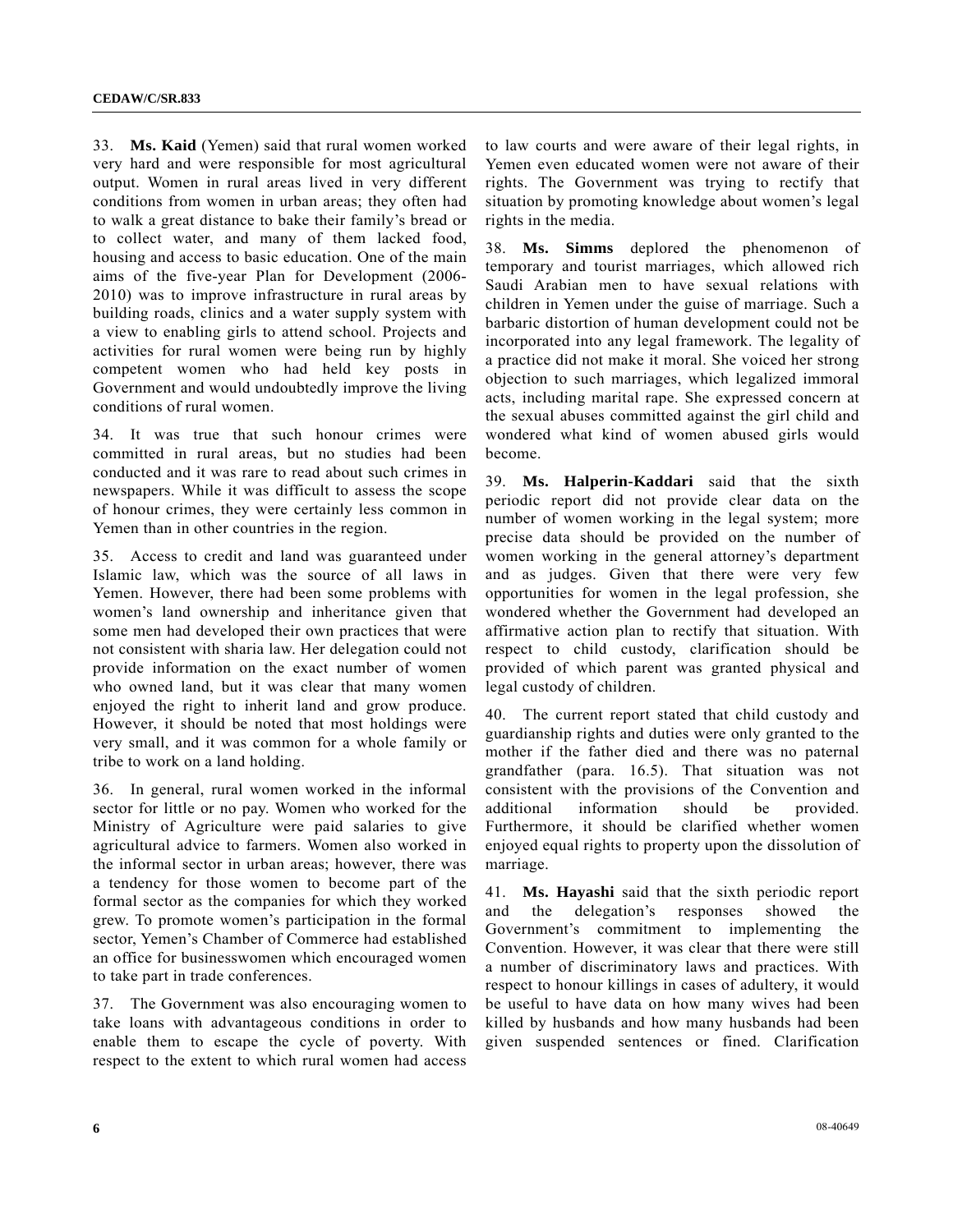should be provided of any plans by the Government to change that legislation.

42. With respect to child marriage, she welcomed the draft bill before Parliament that proposed raising the minimum age of marriage to 18. However, the Committee's general recommendation 21 requested States Parties to specify the minimum age for marriage and also to make the registration of marriages in an official registry compulsory. It would therefore be useful to learn whether the draft bill contained provisions on the registration of marriage and whether other measures were being taken to avoid the sexual exploitation of the girl child through marriage.

43. **Ms. Tan** said that the Personal Status Law was, of course, very important with respect to article 16 of the Convention. She understood that the comprehensive changes proposed by the Women's National Committee had been reviewed by the Ministry of Legal Affairs and forwarded to the Parliament, but that the proposed amendments seemed to be meeting with resistance. She wondered where the specific problems lay and whether the Committee could do anything to help the process.

44. With regard to polygamous marriages, the reporting State should indicate what efforts the Government was taking to comply with article 16 of the Convention; whether there was an agency of the Government that monitored fulfilment of the conditions for polygamy, for example, whether a husband was providing for all his wives equally; whether there were any sanctions for failure to fulfil the conditions; and whether there were registry records and statistics on polygamous marriages and divorces. She would also be interested to know whether, if the husband died, all wives in a polygamous marriage inherited equally and their children inherited equally, regardless of whether their mother was the second, third or fourth wife. In the case of divorce the delegation should clarify how long alimony and child maintenance was paid and how readily a wife had access to the courts to enforce payment of alimony or her marital assets.

45. **Ms. Kaid** (Yemen) said that, in principle, it was the mother who kept the children in the case of divorce or death of the husband. However, there might be cases, most common in rural areas, in which the mother was financially unable to look after the children and was obliged to return to her parents' house. In

Yemen the division of property after divorce was not 50 per cent to each spouse as in some countries. Each spouse retained his or her own property and any gifts, such as jewellery, acquired in the course of marriage. The court decided the amount of alimony to be paid for the wife and children based on the earning power of the husband.

46. One of the proposed amendments to the Personal Status Law was that the duration of custody should be 15 years for both male and female children and that the divorced wife should be allowed to live in the marital accommodation for the duration of custody. A wife might be repudiated for certain diseases or for failure to meet her marital obligations; in that case as well, the judge would determine the amount of alimony.

47. Article 232 of the Penal Code was cited as allowing a mitigated sentence for a husband who killed his spouse for adultery. The Women's National Committee was urging the appeal of that law. Sharia law, which stated that adultery should be punished, did not say that a husband or wife had the right to kill his or her spouse. A spouse should be encouraged to go to the national authorities to make a complaint. She did not have statistics on murders for adultery but believed the incidence of such cases to be low. In her experience as a member of the Supreme Council for Women she had never encountered a case of a wife killed for adultery.

48. The Government acknowledged that it was necessary to carry out a study on the nature of temporary marriages. It had implemented measures to stop the practice of "tourist" marriages, and families knew that the practice was not desirable. One of the reasons that the Government opposed temporary marriages was that the women involved were left with no future because they could not find another husband.

49. The adoption of a minimum marital age was a matter of great concern to the Women's National Committee. There would be a new Parliament in the coming year, and she hoped that there would be a larger proportion of women deputies to work for passage of the amendments.

50. Polygamy in Yemen had a religious aspect. However, if her husband wished to take another wife, a women could ask for a divorce if she did not wish to become part of a polygamous household. There were no statistics on the number of polygamous marriages, but they were certainly more common in rural areas,